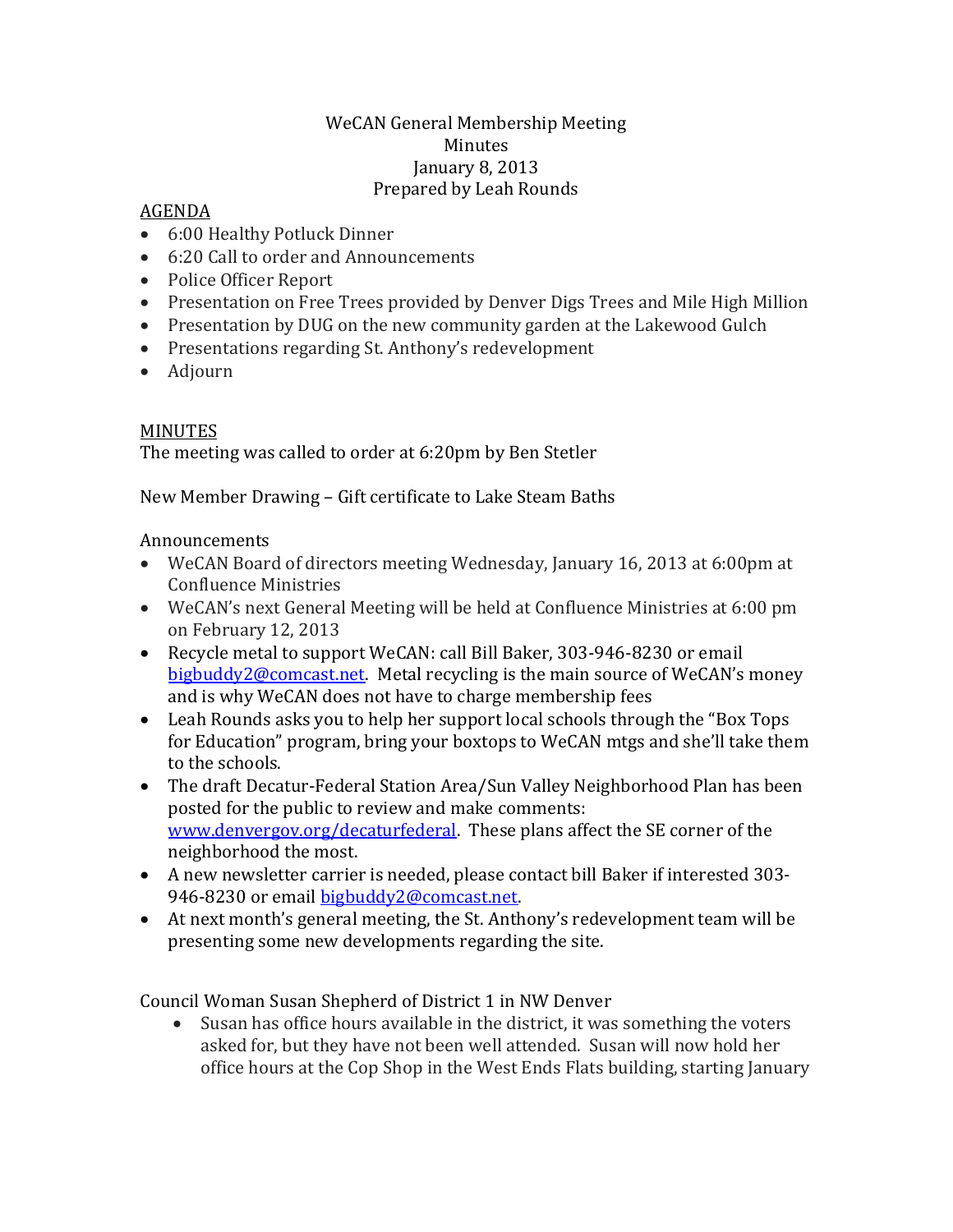17, 2013 at 2pm. Commander Hazen of DPD will be there the same day to have roll call at 4pm

- Bronco's playoff game is this Saturday
- Amendment 64 (to legalize recreational marijuana) is being discussed and rules decided upon. Some counties are electing to opt out, but 66% of Denver county voters voted in favor of 64, so it is unlikely Denver will opt out

Denver Police Officer Jay Wittenberg for District 1

- There is a new crime analysis for the neighborhood; it is designed to streamline the information to give a better picture of stats to the public.
- The Sept-Nov 2012 stats were handed out
- 21 reported home burglaries, there is usually a general increase during the holiday season, so again, keep doors ands windows locked, curtains or blinds drawn, back doors locked, install kick plates, put up a security sign (thieves generally take the path of least resistance)
- 19 auto thefts, reminder to keep cars locked. DPD provides a "club" to help prevent theft
- 29 thefts from cars, things like purses, phones, electronics, etc., reminder to not keep anything of value in your car
- A man was recently caught and arrested for having burglary tools and rifles in his trunk.
- Question on crime in our neighborhood compared to surrounding Denver neighborhoods. West Colfax is about the same, but it is hard to compare because West Colfax has so many more residents, while others have more open spaces, parks, businesses, etc.. Dist. 116 (Highlands and surrounding) had more theft from autos and auto theft recently, so we're slightly lower but in line
- Classes begin in March or April for 100 new DPD recruits
- DPD looks at the citizens for help, we live here and DPD only works here, so we know when something looks suspicious. Call 911 or Jay on his cell 720- 641-0294 if it is an ongoing unresolved issues
- Jay recently changed hours to a daytime SCAT team, working mostly on narcotics. Now Tuesday-Friday from 8am-6pm
- Non-emergency DPD # 720-913-2000 for low priority calls
- Cal 911 for fireworks
- Question regarding a gasoline related crime recently North of Sloan's Lake. Jay had not heard of it, but he will get the info and you can call him directly to get the answer

Karen Hinkle is a volunteer with the Parks Department and helps with the Denver Digs Trees program

- Goal is to plant trees in Denver and keep the program going
- Free trees to anyone are available this Spring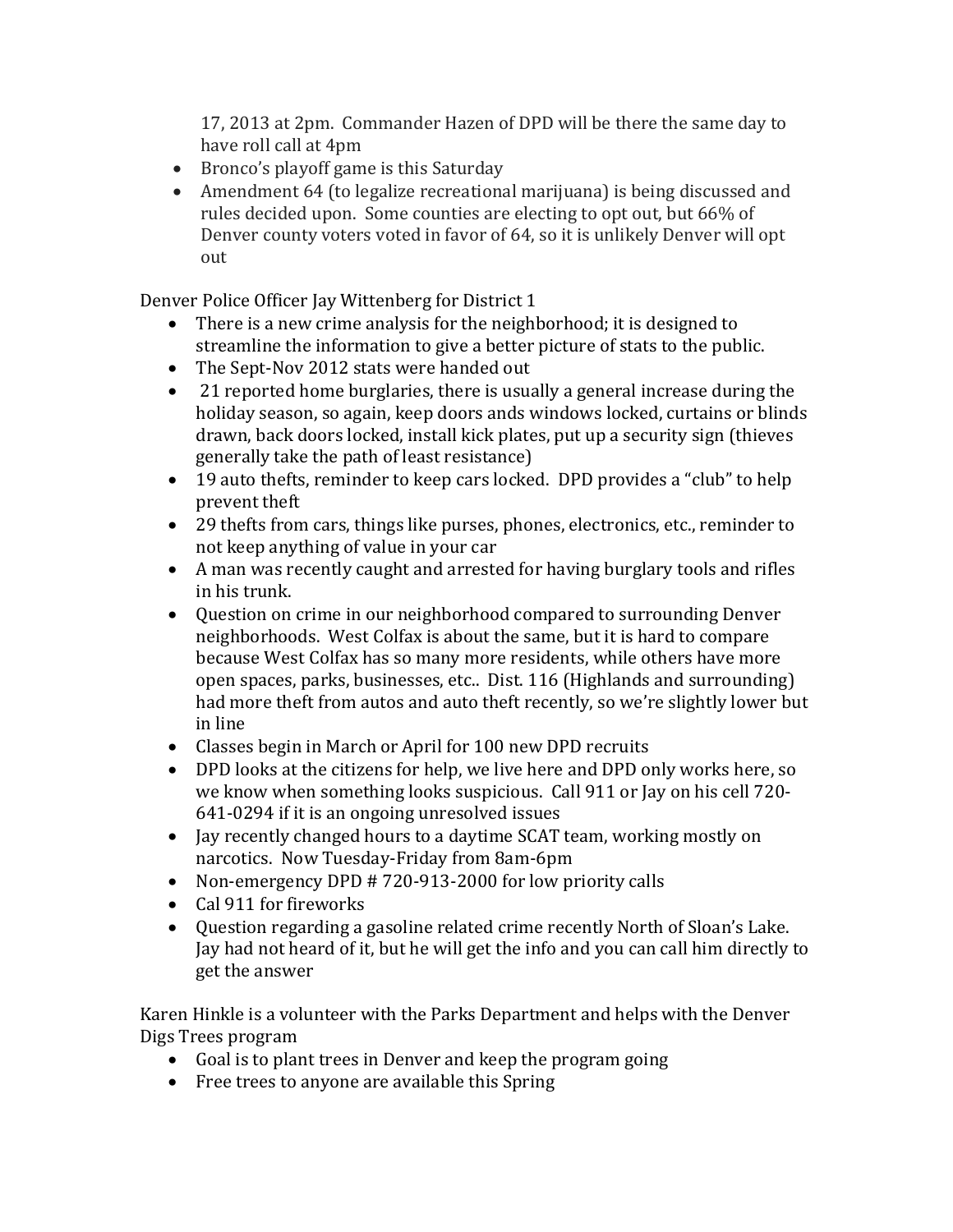- Other free tree programs also exist in Denver, one is for trees on the West side of homes for energy saving through the Mile High Million
- US Forest Service study found that planting trees enhance your property values by 10%
- Crime is decreased in areas with large tree canopies
- This spring might be the last time trees are available for free through this program because of budget issues
- There are 6 species to choose from, it is first come first serve. Applications are available here at the meeting or online [www.TheParkPeople.org](http://www.theparkpeople.org/) or call 303-722-6262. The easiest way to apply and get information on the program in online
- $\bullet$  Trees are delivered April 20<sup>th</sup>, and there will be people to help pick-up and plant trees if needed
- There are volunteer opportunities in the Denver Parks program, including the Denver Park People and Community Forestry Program. Classes on how to care for your trees are available through these programs as well

Natalie Campbell of WeCAN on the Denver Digs Trees program

- Organizing a canvassing project to go door-to-door to talk to neighbors who are eligible for free trees
- $\bullet$  Take place on Sunday January 27<sup>th</sup>, meet before hand to get training, then go to neighbor's homes with or without Natalie to tell them about the program
- Hoping to make this an annual event for the neighborhood
- In the last three years the West Colfax neighborhood has planted 15-18 trees annually, hoping to get 25 planted this year

Representative Dan Pabon, State Rep District 4

- Encouraging all to participate in the Free Tree program
- Tomorrow, Wed. Jan 9<sup>th</sup> marks the beginning of the 69<sup>th</sup> general assembly, and everyone is invited to the swearing in ceremony at the State Capitol at 10am
- Dan will be serving as the Assistant Majority leader this term, responsibilities include setting the agenda and ensuring full and fair debates
- Will be serving on the Finance Appropriation Committee, and on the Amendment 64 task force. The Department of Revenue has a website set up for public comment on Amendment 64
- Question on Federal input on Amendment 64. The indication from Washington is that they're not enforcing the Federal law on this, but they haven't really given a lot of information. John Walsh was invited to sit on the task force, but declined. In general the feeling is that Washington wants to see what pans out on the State level

Matt from DUG (Denver Urban Gardens) and administrator of our community garden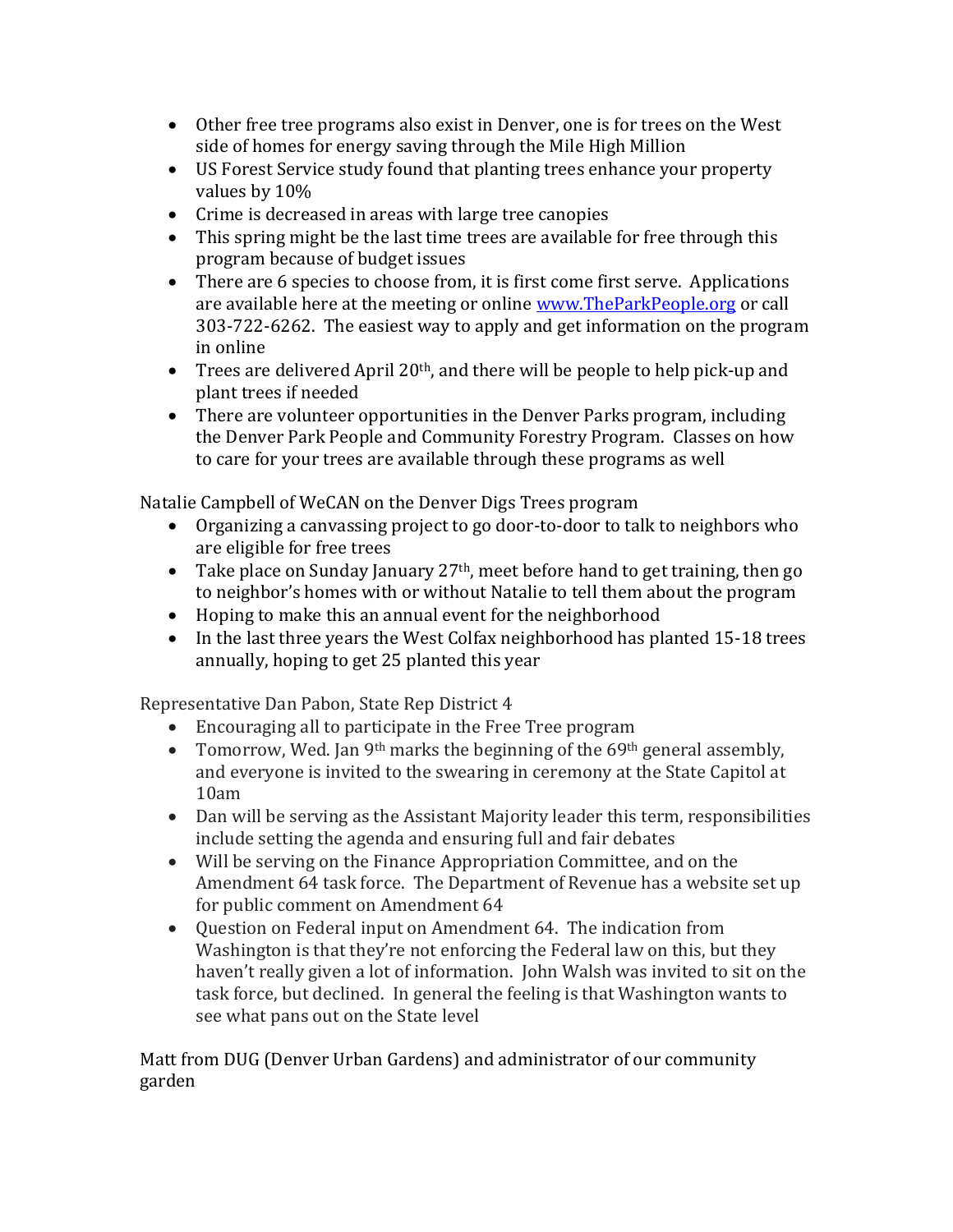- Will be completing phase 1 this spring, a storage shed needs to go up, then the garden can move into phase 2 (benches, raised garden beds, etc)
- Still looking for a name for our garden. Email ideas to [LDGgarden@gmail.com](mailto:LDGgarden@gmail.com). There are currently 4 proposed names (Pleasant Hill Urban Gardens, We Can Grow Garden, West Colfax Community Garden, and The Patch in West Fax). Will be voting on a name in the next couple weeks, and then they will be assigning plots and look into getting sponsorship for phase 2.
- DUG also has a free seed and transplant program, must apply before February
- A website and facebook site will be up when a name is established

Presentations regarding St. Anthony's redevelopment by EFG Brownfield

- Expect to be closing on the property very soon
- Fence and gate will go up this January for demolition, and if you live closer to the site you will receive a letter with more information regarding demolition. There will be 2 security systems in place. This is a well-lit area at night already, but will do their best to keep lights out of the neighbors' windows, etc.
- Demolitions should be complete by late fall or early winter 2013, it will take almost this whole year.
- EFG is for sustainable redevelopment, so it will be crushing the concrete to be used again on site (this will create dust and noise). Work hours will be about 8am-5:30pm, possibly longer during summer evenings. Legally they can work longer hours than this
- Trucks will be coming on and off the site regularly. Truck routes will mostly be 17th out to Federal or Sheridan. There is zero internal circulation on the site, so some trucks may have to come off Colfax, but they will try to minimize this traffic as much as possible
- Next month's general meeting a site model will be provided.
- What is being demolished is the main hospital building. A parking garage, the chapel, and retirement building on Perry will not be demolished.
- This is a 7 city block redevelopment and will be largely residential with mixed housing
- Concurrent to demolition happening, a site plan will go through the city process so that building can happen right away. EFG will be partnering with builders and there will be an ongoing conversation with the public on redeveloping the site
- By spring 2014 they will hopefully be working on the infrastructure
- There will be a website rolled out for this project soon to give information about what is happening at the site.

Ben Stetler noted that we did not quite meet our year-end of goal of having 500 members, and are currently at 469 members. He encouraged us to keep up the good work.